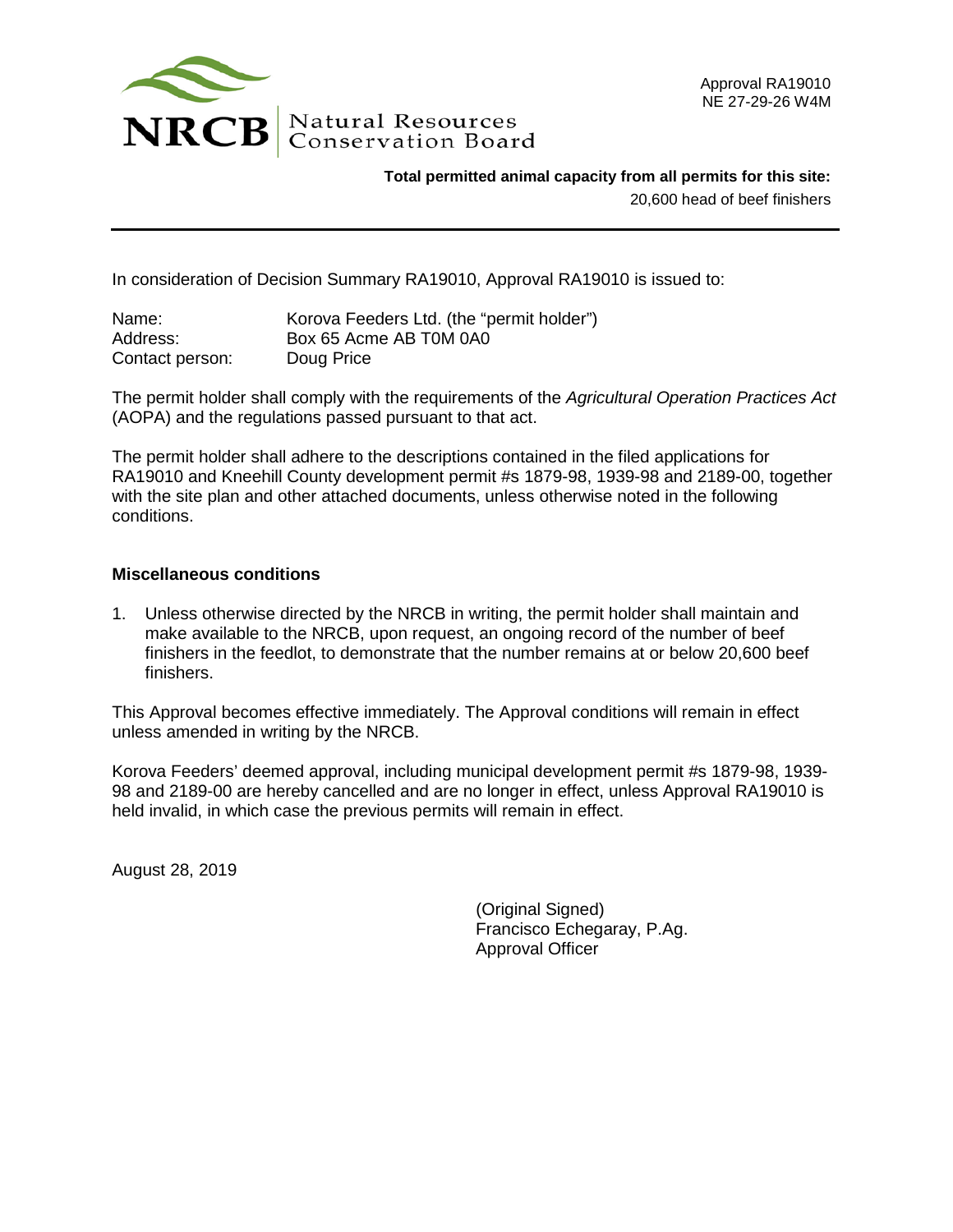

## **Approval RA19010 – Appendix**

## **Existing permitted facilities**

- Feedlot pens (625 m x 490 m)
- Runoff control catch basin (367.6 m x 62 m x 5.75 m)
- Processing facility (45 m x 34 m)

**Already met construction conditions** (brought forward from Kneehill County permit #1939-98) (Original condition numbers included)

- 1. *Alberta Building Code compliance for all structure components (building, electrical, gas, plumbing, heating)*
- 2. *A drainage plan is required indicating elevation and potential drainage patterns for the development and the lands where effluent is proposed to be spread.*
- 3. *Not later than one year after commencing operating, the operator shall request inspection from Alberta Agriculture, Food and Rural Development and Alberta Agriculture Environmental Protection in regards to the entire operation, including storage of manure, disposal of manure and the method of disposal of animal carcasses. Code of Practice Section 1.*
- *7. Manure storage facilities shall be designed and located to avoid contamination of groundwater, prevent contaminated surface water from leaving the property, and not contribute to undue odor and fly nuisance.*
- *8. Earthen storage's and catch basins shall be constructed to divert surface water away. Hydraulic conductivity of less than 1 x 10-7 cm/sec must be achieved from natural materials or line the storage with a flexible membrane, concrete or equivalent material*
- *9. Manure storage shall not be located within the 1:100 year floodplain.*
- *10. Manure storage facilities shall not be located within 250 feet (76 m) of a water well.*
- *14. A condition requiring the applicant to enter into a development Agreement or a Letter of Intent and Understanding with Kneehill County agreeing that the development will be carried out in accordance with the conditions imposed in the development permit.*
- *15. A condition governing the time within which all of the obligations imposed upon the operator with respect to the operation or continued operation of the intensive livestock operation must be completed.*
- *17. A minimum distance separation of 3097 feet be maintained measured to the closest feature of the expanded 4000 head portion of the feedlot as outlined by Alberta Agriculture.*
- *18. The catch basin to be constructed to a volume of 1.3 million gallons as outlined by Alberta Agriculture.*